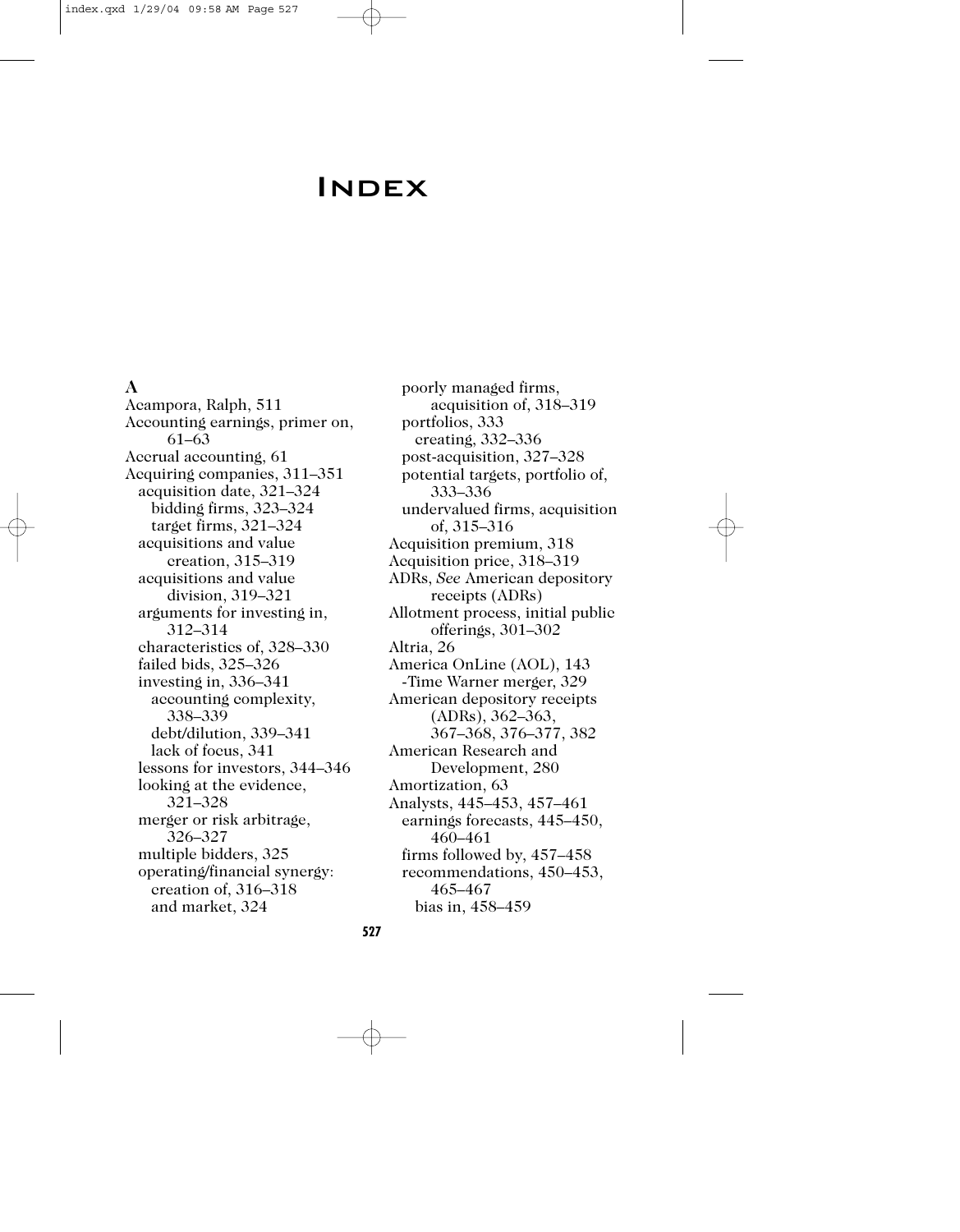Anecdotal evidence, going beyond, 14 Angel financing, 280 AOL Time Warner, 339 Apple Computer, 280 Board of Directors, 168 Apria Healthcare, Board of Directors, 168 Arbitrage, 7, 353–389 closed-end funds, 362, 378–379 convertible, 362 crunching the numbers, 373–379 depository receipts, 376–377 futures, 357–359 futures and option arbitrage, 373–376 lessons for investors, 385–387 Long Term Capital Management (LTCM), 383–385 looking at the evidence, 363–373 merger or risk arbitrage, 363 near, 355, 361–362, 366–371, 380–382 closed-end funds, 368–371 convergence mechanisms, absence of, 381–382 convertible arbitrage, 371 not perfectly identical assets, 381 security and multiple markets, 366–368 options, 359–361 paired, 363 pure, 355, 356–361, 364–366, 380 fixed income arbitrage, 365–366 futures and option markets, 364–365 roots of, 355–363

small upside, big downside, 383 speculative, 355–356, 363, 371–373, 382–386 price impact, 383 too much leverage, 383 types of, 355–356 Arbitrage spread, 326 Asset, 98–99 AT&T, 318

# **B**

Balance sheet, 98–99 Bargains, 6, 263–310 crunching the numbers, 283–292 excess return, potential for, 268–269 growth risk, 267 information risk, 266–267 private companies, 304 initial public offerings, 275–279, 286–289, 300–303 allotment process, 301–302 IPO cycle, 302–303 pricing and investment strategies, 276–279 process of, 275–276 lessons for investors, 304–306 looking at the evidence, 270–292 market capitalization, 283–286 marketability and liquidity, 267–268 misvalued firms, 264–265 private companies, 279–282, 303–304 market for private equity and venture capital, 279–281 payoff to private entity and venture capital investing, 281–282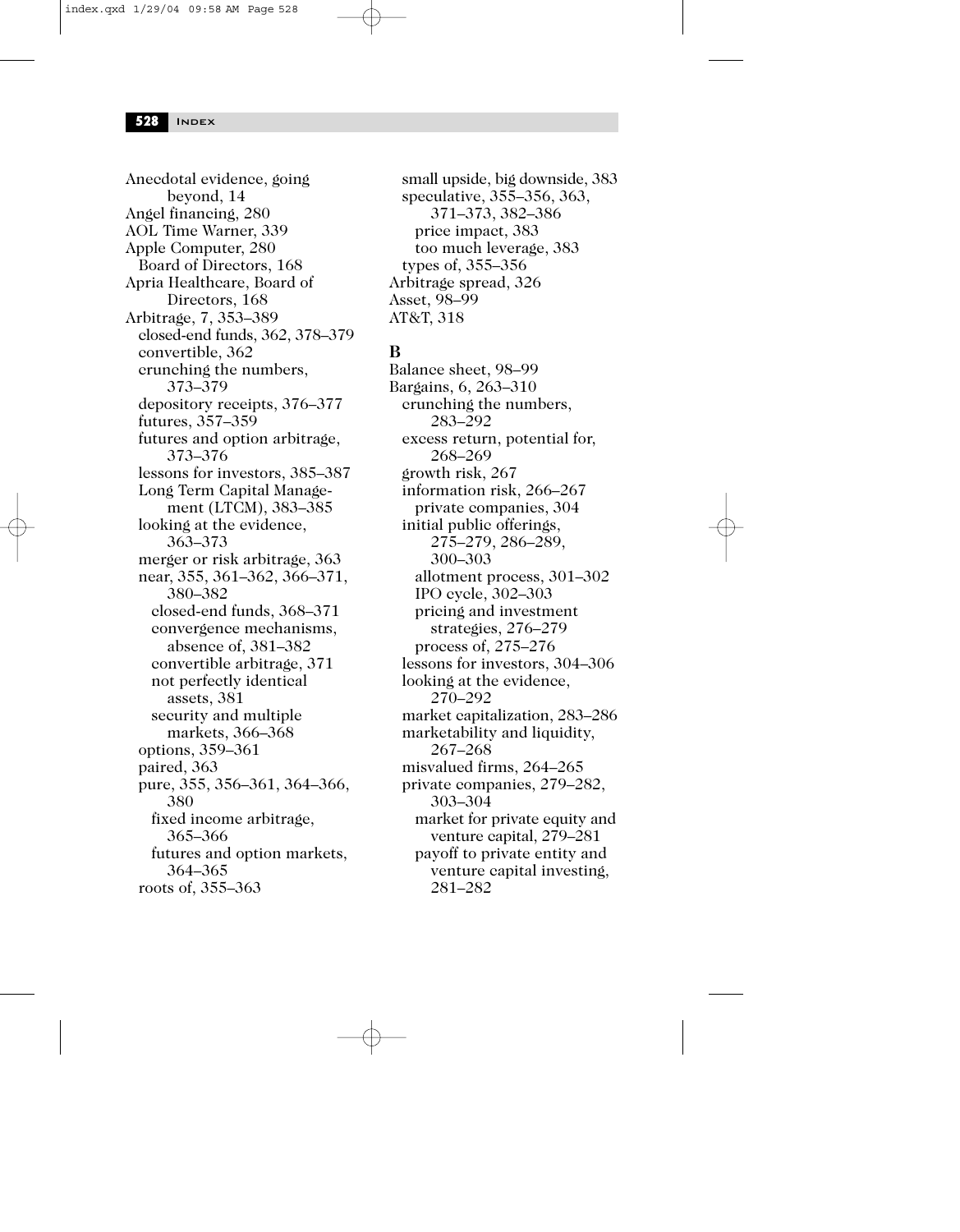index.qxd 1/29/04 09:58 AM Page 529

Index **529**

transactions costs and liquidity, 303–304 private equity investments, 290–291 risk and potential growth, 265–269 separating winners from losers, 265 small companies, 270–275 small-cap, lightly followed stocks: costs of transactions, 295–297 exposure to information risk, 299–300 failure to consider liquidity/ estimation risk, 297–299 portfolio of, 291–292 Barron's, 454–455 Ben and Jerry's, 165 Bernstein, Richard, 175 Beta, defined, 113 Black, Fischer, 361 Blockbuster Video, 329 Boards of Directors, rankings of, 168 Boeing, 139 Book value, 3–4, 95–126 defined, 96 of equity, 100 lessons for investors, 121–122 as liquidation value, 97 measurement of, 98–100 price-to-book ratio, 97–98 Browning Ferris, 329 Buffet, Warren, 436, 439

## **C**

Campbell Soup, 167 Capital expenditures, 43 Capital expenses, 61 operating expenses vs., 63 Cash flows, earnings vs., 42 Categorization of expenses into operating, financing, and capital expenses, 61 Cendant, 339 Chart patterns, 8 Chase/Chemical, 327 Cisco Systems, 6, 198, 312–313, 337, 457 Citicorp, 138 Citigroup, 170 Clayman, Michelle, 177 Clientele effect, 23 Cliggott, Doug, 503 Closed-end funds, 362, 378–379 Coca-Cola, 128, 138, 172, 190–191 "Cocktail party chatter" indicator, 486 Cohen, Abby, 503 Colgate Palmolive, Board of Directors, 168 Comcast, 333 Company history, 164 Conseco, 339 Board of Directors, 168 Consolidated Edison, 64–65, 101 Contrarian investing, 233–262 basis for, 239–240 catalysts for improvement, 257–258 inability to deal with complex information, 240 information and price, 235–238 lessons for investors, 258–259 looking at the evidence, 240–247 loser stocks, 244–247 across the market, 247–248 rest of market vs., 256 table of, 252–253, 255, 262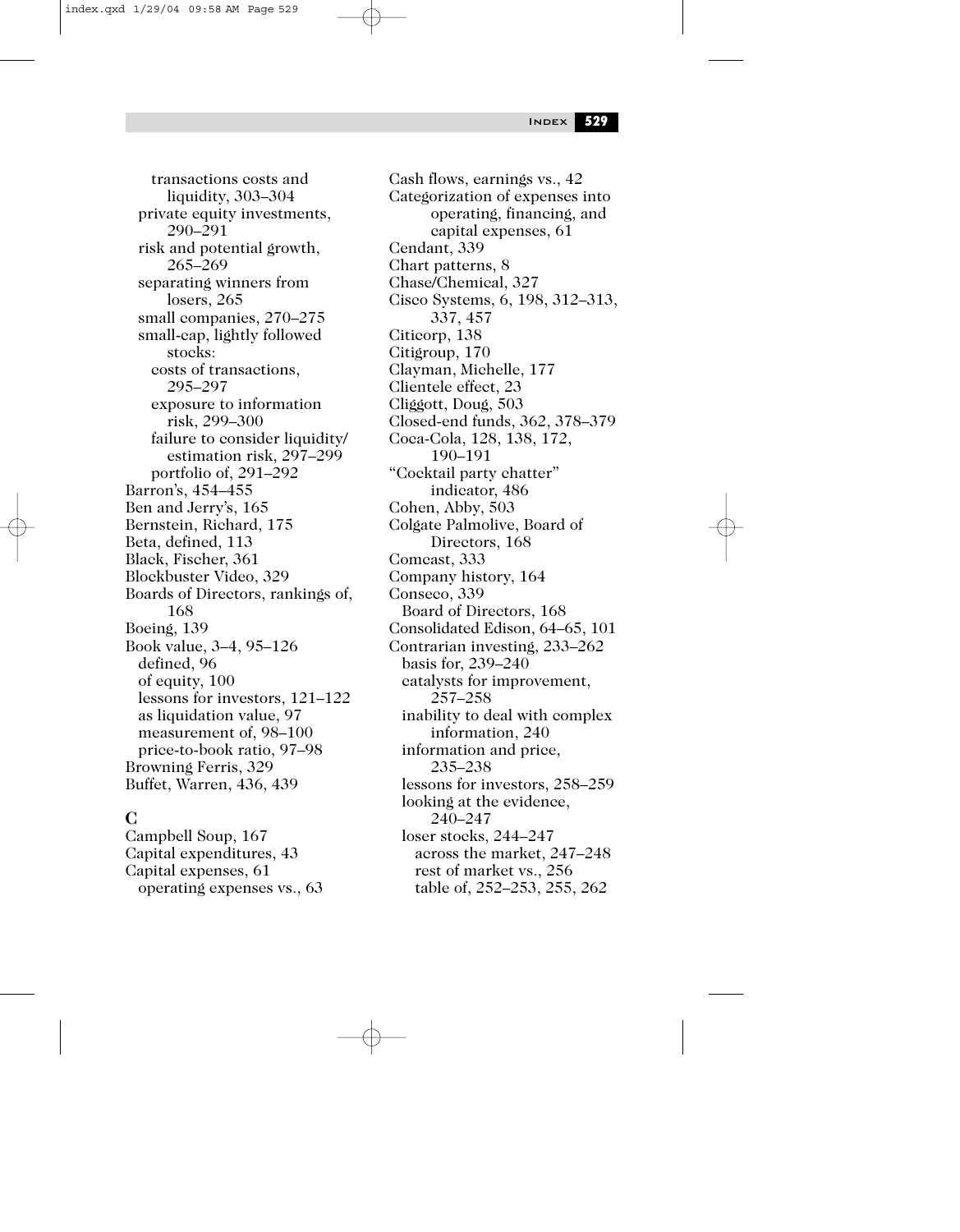Contrarian investing *(con't.)* overweighing most recent information, 239–240 panic, 240 portfolio of losers, 250–251 random-walk world, 238–239 sector effect, 249–250 serial correlation, 241–244 transactions costs, 251–255 types of contrarians, 234 volatility and default risk, 256–257 Convertible arbitrage, 362, 371 Cookbook arbitrage strategies, 386 Corporate bonds, 18 Corporate governance, 167–169 payoff to, 175–176 Current PE ratio, 60, 77, 214

### **D**

Debt repayments, 43 Debt-equity ratio, 89 Depository receipts, 376–377 Depreciation, 63 Determinants of growth, 200–201 Dillard's, Board of Directors, 168 Discounted cash flow model, value of growth, 201–203 Discounted cash flow valuation, growth of, 200–203 Dividend payout ratios, 39, 51 Dividend policy, sector differences in, 33–34 Dividend screens, firms that pass, 54–55 Dividend yields, 24–26, 30–32 across companies and over time, 30–32 exceeding treasury bond rate, 50–51

stocks with highest yield in U.S., 36–37 Dividends: double taxation of, 21–22 earnings vs., 40 FCFE vs., 45 as signals, 23 unsustainable, 38–44 and value, 19–23 Dodd, David, 66 Double taxation of dividends, 21–22 Dow Dogs strategy, 24, 26–28

# **E**

Earnings before interest, taxes and depreciation (EBITDA), 146–147, 156 Earnings forecasts, 445–450 information in, 445–446 market reaction to revisions of, 449–450 quality of, 447–449 Earnings per share, expected growth in, 51, 89 Earnings quality, and PE ratios, 87–88 Earnings stability: diversification, 131–132 measurement of, 129–131 risk, 131–133 and value, 131–133 Earnings volatility across the market, 146–148 Ebbers, Bernie, 314 Economic value added (EVA), 166, 175, 184, 192 and excess return models, 172–174 Eisner, Michael, 167 Ellison, Larry, 455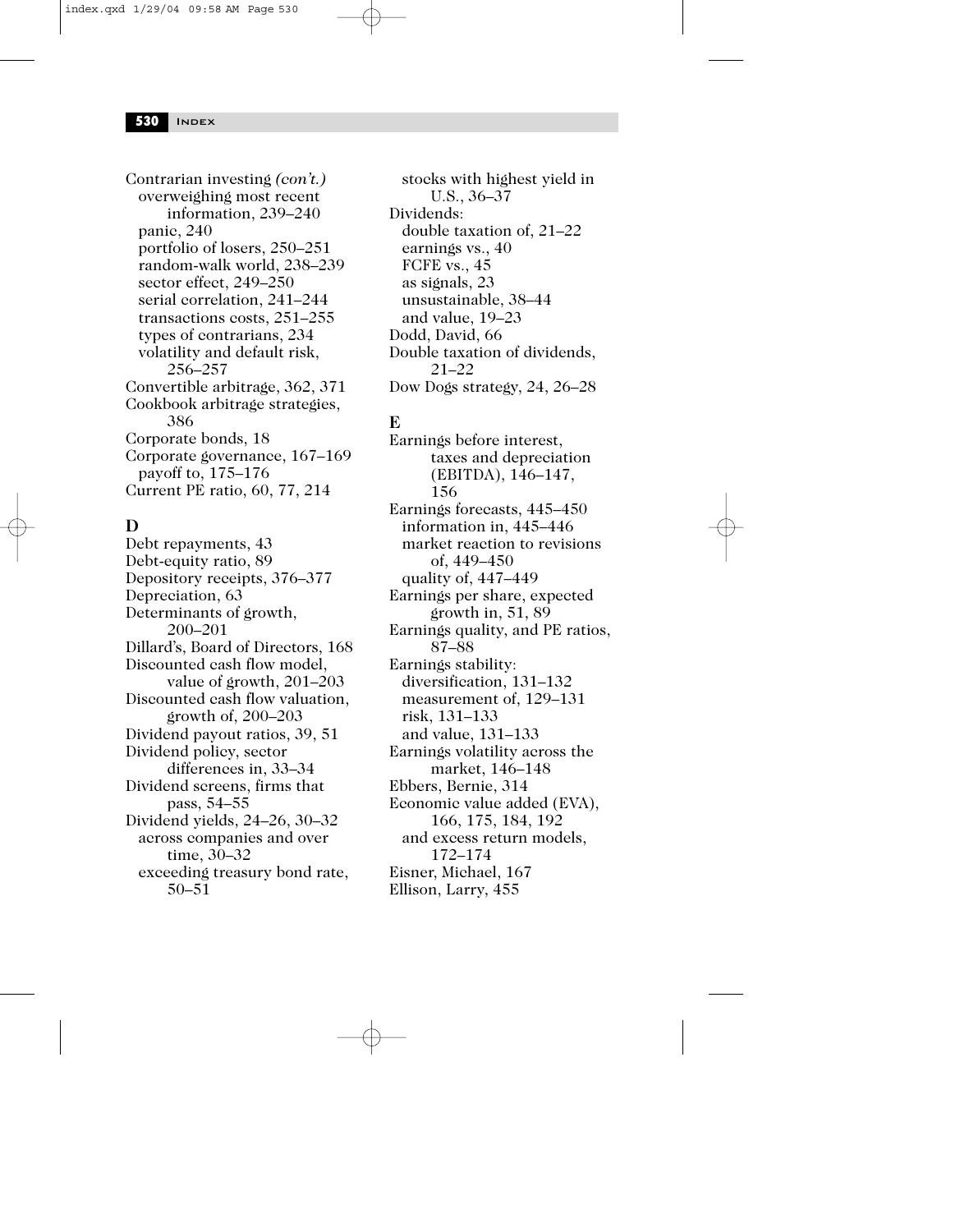index.qxd 1/29/04 09:58 AM Page 531

Enron Corporation, 26, 119, 167, 170, 191, 339 Exercise price, 359 Expert opinions/advice, 8–9, 435–473, *See also* Analysts; Insider trading; Investment advisors analysts, 445–453, 457–461 recommendations, 450–453, 465–467 beliefs about, 436–437 crunching the numbers, 455–463 earnings revisions, 465 expert stocks, portfolio of, 461–463 insider trading, 440–444, 455–457 following insiders, 463–465 investment advisors, 453–455 lessons for investors, 467–469 looking at the evidence, 439–455 value of, 437–439 Experts, following, 8–9

#### **F**

Failed bids, 325–326 Feel-good indicators, 484, 485–486 Financial Accounting Standards Board (FASB), 145 Financing expenses, 61 First Call, 413, 450 First Chicago/NBD, 327 Float, 305 Ford Motor Company, 371–372 Forward PE ratio, 60, 77 Frame of reference, developing, 12–13 Free cash flow to equity (FCFE), 43–44

Free lunch, 7, 353–354 Futures arbitrage, 357–359

#### **G**

Gap Stores, Board of Directors, 168 General Electric (GE), 128, 136, 165, 170, 270, 314, 329, 333, 366, 457 Board of Directors, 168 General Motors (GM), 371–372 Global diversification, 137 Gordon Growth Model, 64 Graham, Ben, 3, 66–67 Greed investment stories, 6–8 getting on the fast track, 6–7 investments with no risk/high returns, 7 momentum strategies, 7–8 Growth at a reasonable price (GARP) strategies, 199, 208–212 Growth stocks, 5 analyst estimates of growth, 222–223 determinants of growth, 200–201 discounted cash flow model, value of growth in, 201–203 discounted cash flow valuation, growth in, 200–203 growth at a reasonable price (GARP) strategies, 199, 208–212 growth companies, identifying, 219–223 growth rates across the market, 212–214 growth vs. value, 199 high growth companies, 231 high growth portfolio, 216–219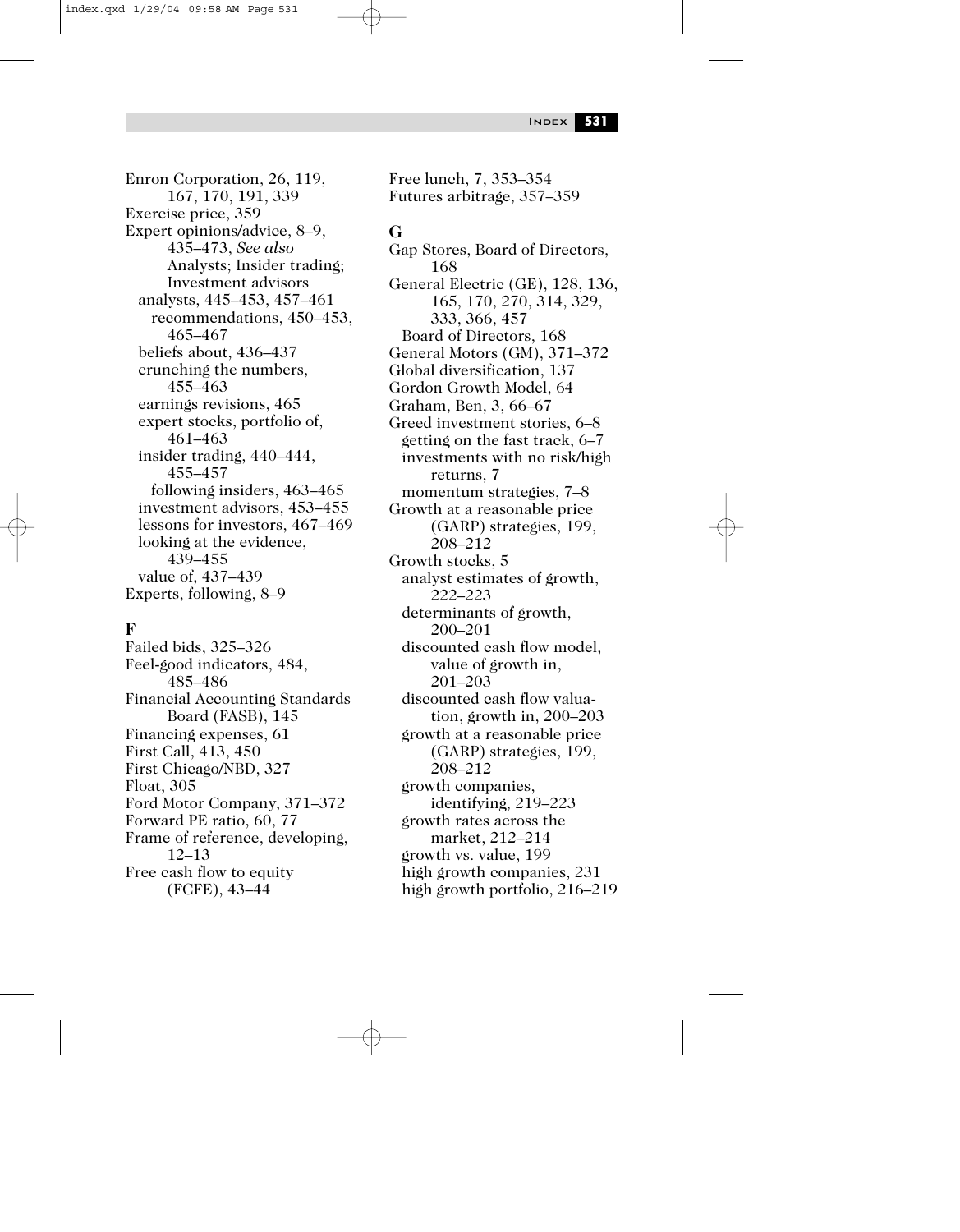Growth stocks *(con't.)* high PE strategy, 204–208 indicators of growth, 219–223 lessons for investors, 228–229 payoffs, 198 PEG ratio, 208–212 poor-quality growth, 225–227 relative valuation, value of growth in, 203–204 risk, 198–199 screening for, 223–225 value of growth, 214–216

# **H**

Hay Group, 169 Hedging risk, 138–141 Hemline index, 485–486 Hidden bargains, *See* Bargains: Higgledy Piggledy Growth, 219 High dividend stocks, 3, 17–53 clientele and signaling stories, 22–23 crunching the numbers, 30–35 dividend increases, 29–30 dividend yields, 24–26, 30–32 across companies and over time, 30–32 dividends and value, 19–23 Dow Dog stocks, 26–28 lessons for investors, 50–51 low growth, 44–47 Miller-Modigiliani theorem, 20–21 optimistic pitch, 18–19 pessimistic pitch, 19 portfolio of, 35 sector differences in dividend policy, 33–34 taxes, 21–22, 47–50 unsustainable dividends, 38–44 in U.S., 36–37

High growth companies, 231 High growth portfolio, 216–219 High PE strategy, 204–208 Historical cost, 98–99 Home Depot, 139 Board of Directors, 168 Hope-filled stories, 8–9 *Hulbert Financial Digest,* 453 Hulbert, Mark, 67 Hype indicators, 484, 486–487

### **I**

Ibbotson Associates, 480 I/B/E/S (Institutions Brokers Estimate System), 85, 413, 447, 450 IBM, 144 Income statement, 62 Information momentum, 417–421 Information risk, private companies, 304 Information-based model, momentum investing, 395–396 Initial public offerings, 275–279, 286–289, 300–303 allotment process, 301–302 IPO cycle, 302–303 pricing and investment strategies, 276–279 process of, 275–276 "In-process R&D," 144 Insider buying, 424 Insider trading, 455–457 following insiders, 463–465 illegal, 443–444 and stock prices, 440–443 using in investment decisions, 444 Insiders, 440–444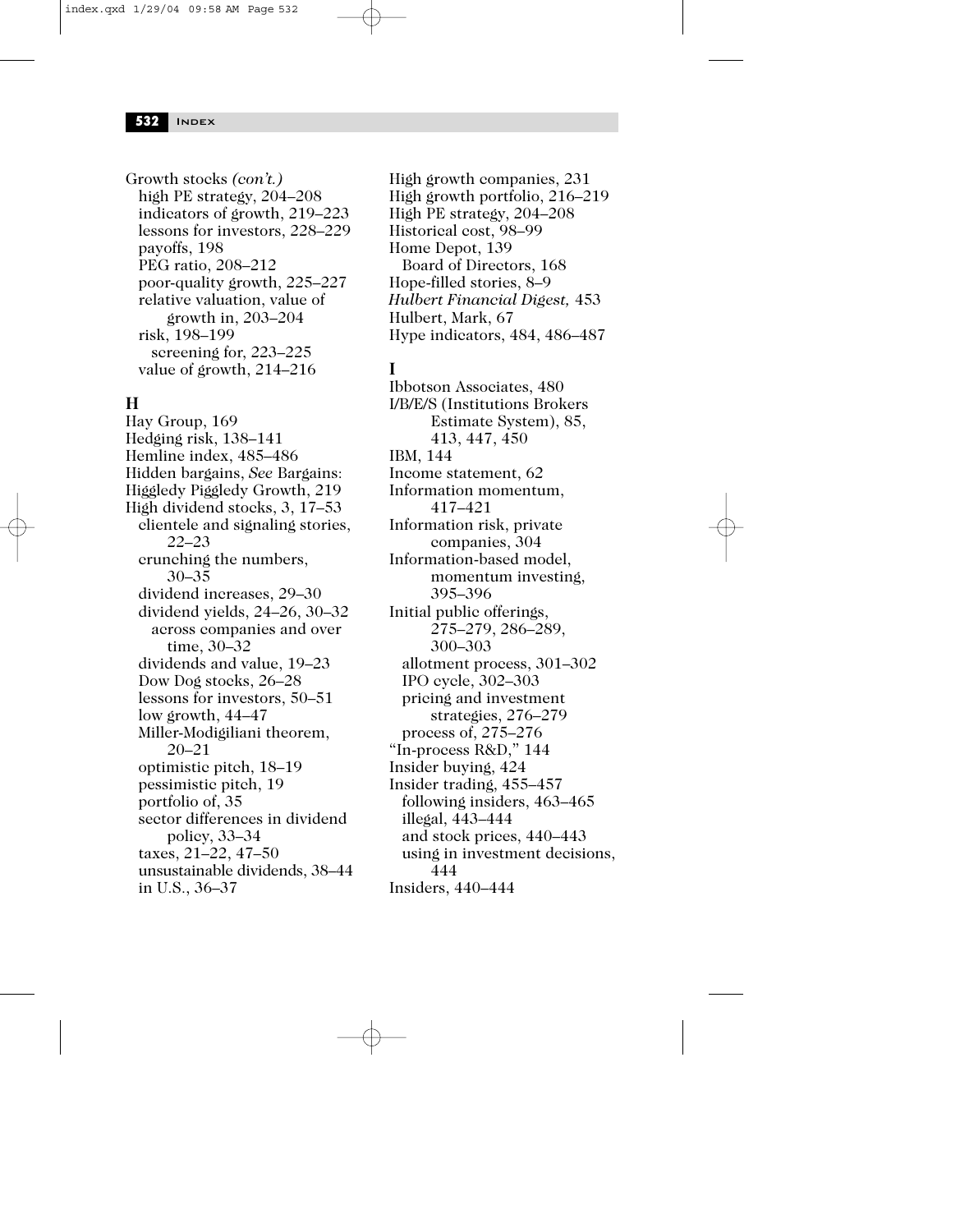Institutional investors, 280 Insurance, 140 Intel Corporation, 135, 142, 280 Board of Directors, 168 Investment advisors, 453–455 Investment newsletters, 502–503 Investment stories: categorizing, 2–9 deconstructing, 9–15 frame of reference, developing, 12–13 for the greedy, 6–8 hope-filled stories, 8–9 investment strategies, examining, 11–12 lessons for investors, 15 power of, 1–2 for the risk averse, 2–4 for the risk seeker, 4–6 theoretical foundations, 10–11 weaknesses, probing for, 14–15 Investment strategies, examining, 11–12

### **J**

January indicator, 488–489 Johnson & Johnson, Board of Directors, 168 J. P. Morgan Chase, 26

#### **K**

Kennedy, Joseph, 486 Kmart, Board of Directors, 168 Kozlowski, Dennis, 314 KPMG, 327

#### **L**

Lessons for investors, 15, 519–525 acquiring companies, 344–346 arbitrage, 385–387 bargains, 304–306

book value, 121–122 contrarian investing, 258–259 expert opinions/advice, 467–469 growth stocks, 228–229 high dividend stocks, 50–51 investment stories, 15 market timing, 513–515 momentum investing, 426–429 price-earning ratios (PEs), 88–91 price-to-book ratios, 121–122 riskless stock strategy, 158–159 search for excellence strategy, 190–192 Leveraged buyout funds, 280 Lipper, 96 Little, I. M. D., 219 Livermore, Jesse, 511 Long Term Capital Management (LTCM), 383–385 Loser stocks, 5–6, 244–247 across the market, 247–248 rest of market vs., 256 table of, 252–253, 255, 262 Low growth, 44–47 and PE ratios, 84–87 Low price-earnings (PE) ratios, 3, 15, 57–59, 68–70, 75–80, 83–89 justifications for using in investment strategies, 58–59 low PE portfolio, 77 low PE stocks vs. stock returns, 67–70 U.S. stocks with, 78–80 Low price-earnings ratios, 3, 15 Low price-to-book portfolio, 109–112 Lucent Technologies, 339 Lynch, Peter, 199, 436, 439

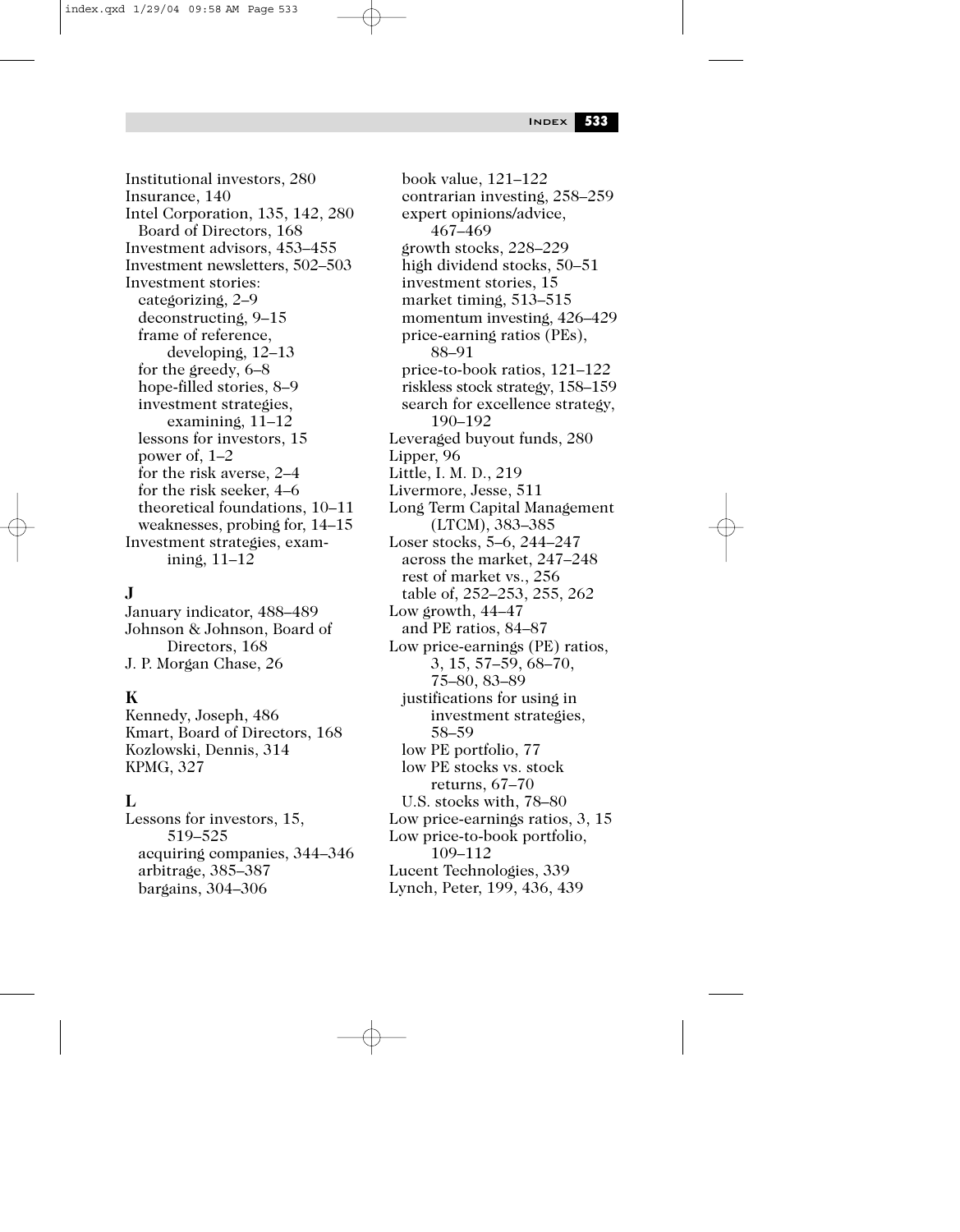#### **M**

Malkiel, Burton, 208, 238, 407 Managed earnings, 141–145 payoff to, 144–145 techniques for, 142–144 Market capitalization, 283–286, 506 Market efficiency, 236 Market gurus, 511–512 Market myths, 475–518 Market strategists, 503–505 Market timers, 499–505 investment newsletters, 502–503 market strategists, 503–505 market-timing funds, 501–502 mutual fund managers, 499–500 tactical asset allocation funds, 501–502 Market timing, 477–479 costs, 512–513 hindsight bias, 509–510 indicators, 484–499 business cycles, 497–499 feel-good, 484, 485–486 hype, 484, 486–487 long-term interest rates, 497 nonfinancial, 484–487 past prices, 487–489 price, 491 sentiment, 491–492 short-term interest rates, 494 spurious, 484–485 technical, 487–492 trading volume, 489–490 volatility, 490 lack of consistency, 511–512 lessons for investors, 513–515 looking at the evidence, 477–479 noise in forecast, 510–511

normal ranges (mean reversion), 189–190, 492–493 timing of information, 510 Market value added (MVA), 173 Market-timing funds, 501–502 Markowitz, Harry, 131 MCI, 313 McKinsey and Co., 327 Mean reversion, 189–190, 492–493 Medtronics, Board of Directors, 168 Merger or risk arbitrage, 326–327, 363 Mergers and acquisitions, *See* Acquiring companies; Target companies Merrill Lynch, 175 Microsoft, 6, 62–63, 135, 141–143, 171, 174, 198, 267, 270, 333, 359, 366, 457 MicroStrategy, 143 Miller-Modigiliani theorem, 20–21 Misvalued firms, 264–265 Momentum investing, 7–8, 10, 391–434 crunching the numbers, 409–421 earnings surprises, 412–415, 434 execution costs, 426 information announcements, 400–405 dividend changes, 404–405 earnings announcements, 400–402 stock splits, 402–404 information momentum, 417–421 information-based model, 395–396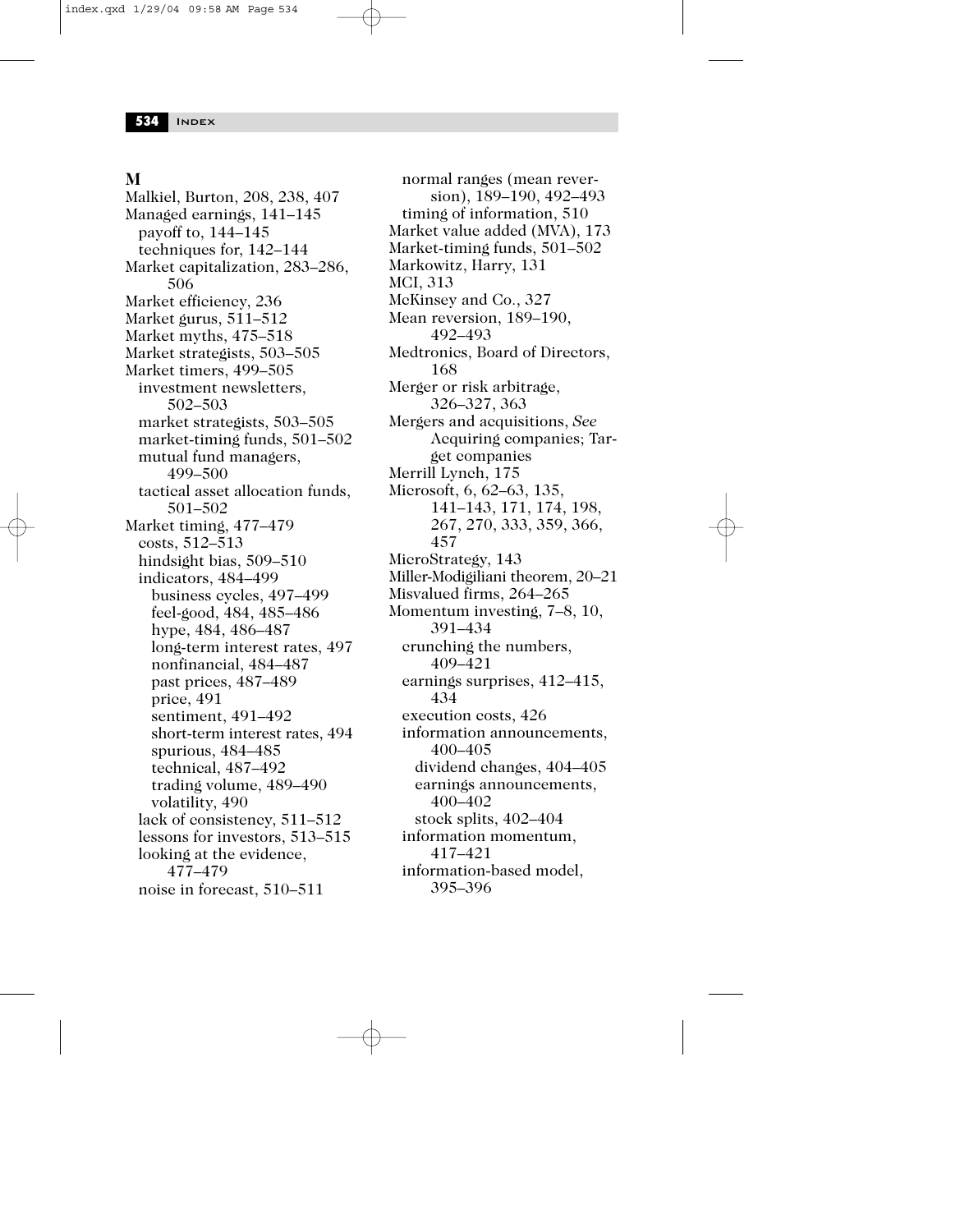lessons for investors, 426–429 looking at the evidence, 397–408 measures used by investors, 393–395 momentum measures, 409–415 momentum portfolio, constructing, 415–421 momentum shifts, 424–426 mutual funds, momentum in, 406–408 price momentum, 409–411 price/volume momentum, 415–417 risk, 421–424 serial correlation: defined, 398 in stock price drifts, 398–399 stocks with positive earnings surprises, 434 stocks with price/volume momentum, low risk, low PE, 433 trading volume, 405–406, 411–412 trading-volume model, 396–397 Momentum strategies, 7–8 Money flow, 489 Morgan Stanley, 211–212 Morningstar, 96, 453 Mutual fund managers, as market timers, 499–500 Mutual funds, momentum in, 406–408

investor strategy, 392–393

## **N**

NASDAQ, 281, 283, 477 Near arbitrage, 7, 355, 361–362, 366–371 closed-end funds, 368–371 convertible arbitrage, 371

security and multiple markets, 366–368 Net current asset value (NCAV), 66–67 New debt, 43 Noncash accounting expenses, 43 Noncash working capital, 43 Nonfinancial market timing indicators, 484–487 feel-good indicators, 484, 485–486 hype indicators, 486–487 spurious indicators, 484–485

## **O**

Operating expenses, 61 capital expenses vs., 63 Operating/financial synergy: creation of, 316–318 and market, 324 Oppenheimer, Henry, 67 Options arbitrage, 359–361 Oracle, 455

## **P**

Paired arbitrage, 363 Past prices, as technical market timing indicator, 487–489 Payoffs, growth stocks, 198 PEG ratio, 208–212, 228 Pension funds, 280 Pfizer, Board of Directors, 168 Poor-quality growth, 225–227 Post-acquisition, 327–328 Prague Stock Exchange (PSE), 367 Price indicators, 491 Price momentum, 409–411 Price-earning ratios (PEs), 192 accounting earnings, primer on, 61–63 across sectors, 73–74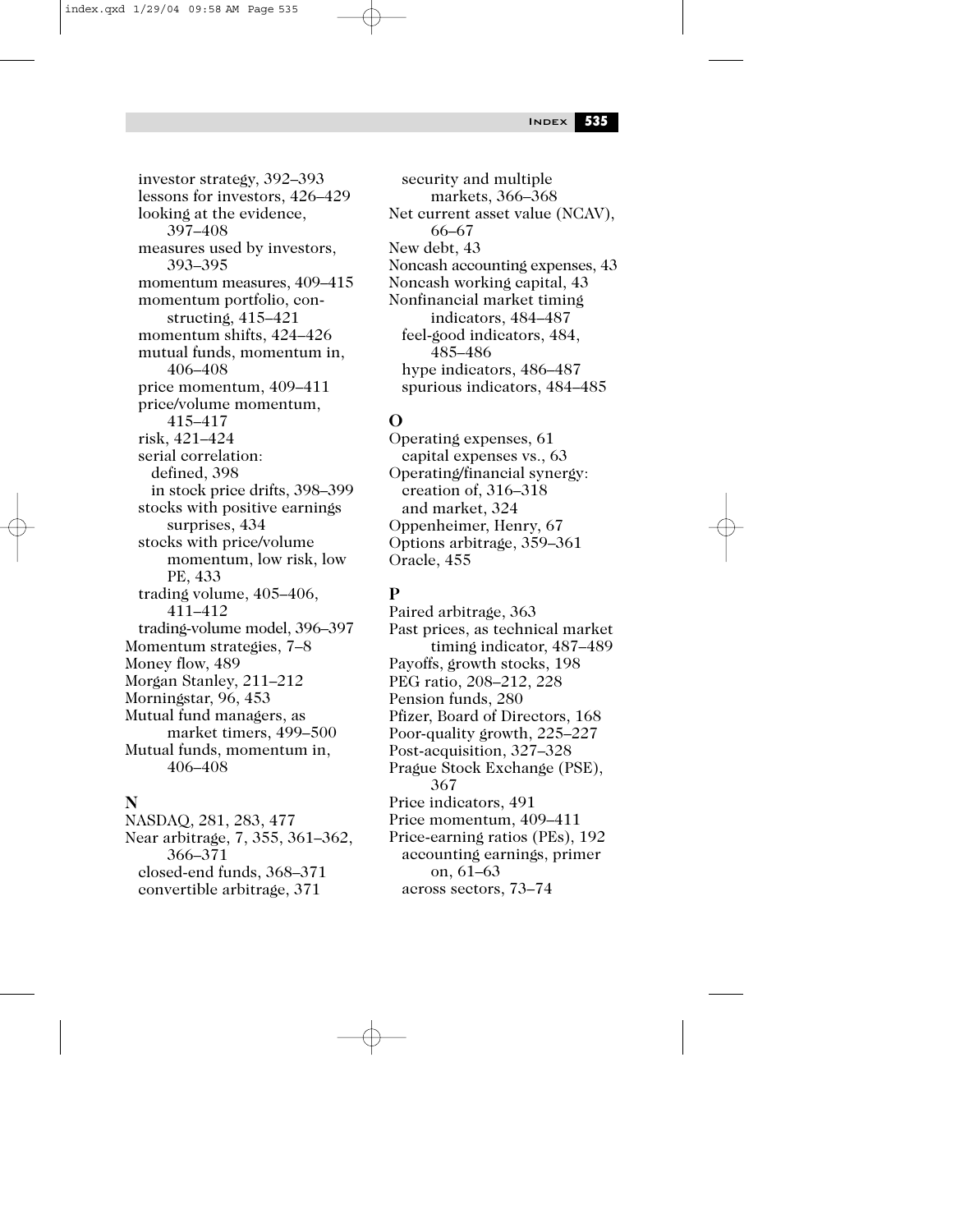Price-earning ratios (PEs) *(con't.)* across the market, 70–72 across time, 75–77 current, 60 defined, 60 determinants of, 59–60, 63–66 and earnings quality, 87–88 forward, 60 increases in, 65 lessons for investors, 88–91 and low growth, 84–87 and risk, 81–84 trailing, 60 for U.S. stocks, 72 Price-earnings tests, companies passing, in U.S., 93–94 Price-to-book screens, undervalued stocks with, 125–126 Price-to-book value (PBV) ratios, 58, 96, 97–98, 100, 192 determinants of, 101–102 distribution across the market, 107–108 high-risk stocks, 112–115 lessons for investors, 121–122 low price-to-book portfolio, 109–112 low return on equity, 117–120 lowest, stock with, 110–111 low-priced stocks, 115–117 and returns, 103–106 evidence from outside the U.S., 106 evidence from the U.S., 103–106 by sector, 108–109 Price/volume momentum, 415–417 Pricing screens, 305 Private companies, information risk, 304

Private equity funds, 280 Pure arbitrage, 7, 355, 356–361, 364–366 fixed income arbitrage, 365–366 futures and option markets, 364–365 Put-call ratio, 489

#### **Q**

Quality of earnings, and low PE ratios, 90 Qwest, Board of Directors, 168

### **R**

R. J. Reynolds, 119 *Random Walk Down Wall Street, A* (Malkiel), 238 Rea, James, 67 Rea-Graham fund, 67 Real estate investment trusts (REITs), 33–34 Recommendations: analysts, 450–453 bias in, 458–459 game of, 451 market reaction to, 452–453 Reinvestment needs, 42–43 Revenue recognition, 62–63 Risk, 14 earnings stability, 131–133 growth stocks, 198–199 screening for, 223–225 momentum investing, 421–424 and PE ratios, 81–84, 89 price-earning ratios (PEs), 81–84 and well-managed companies, 165 Risk arbitrage, 326–327, 363 Risk averse investment stories: high dividend stocks, 3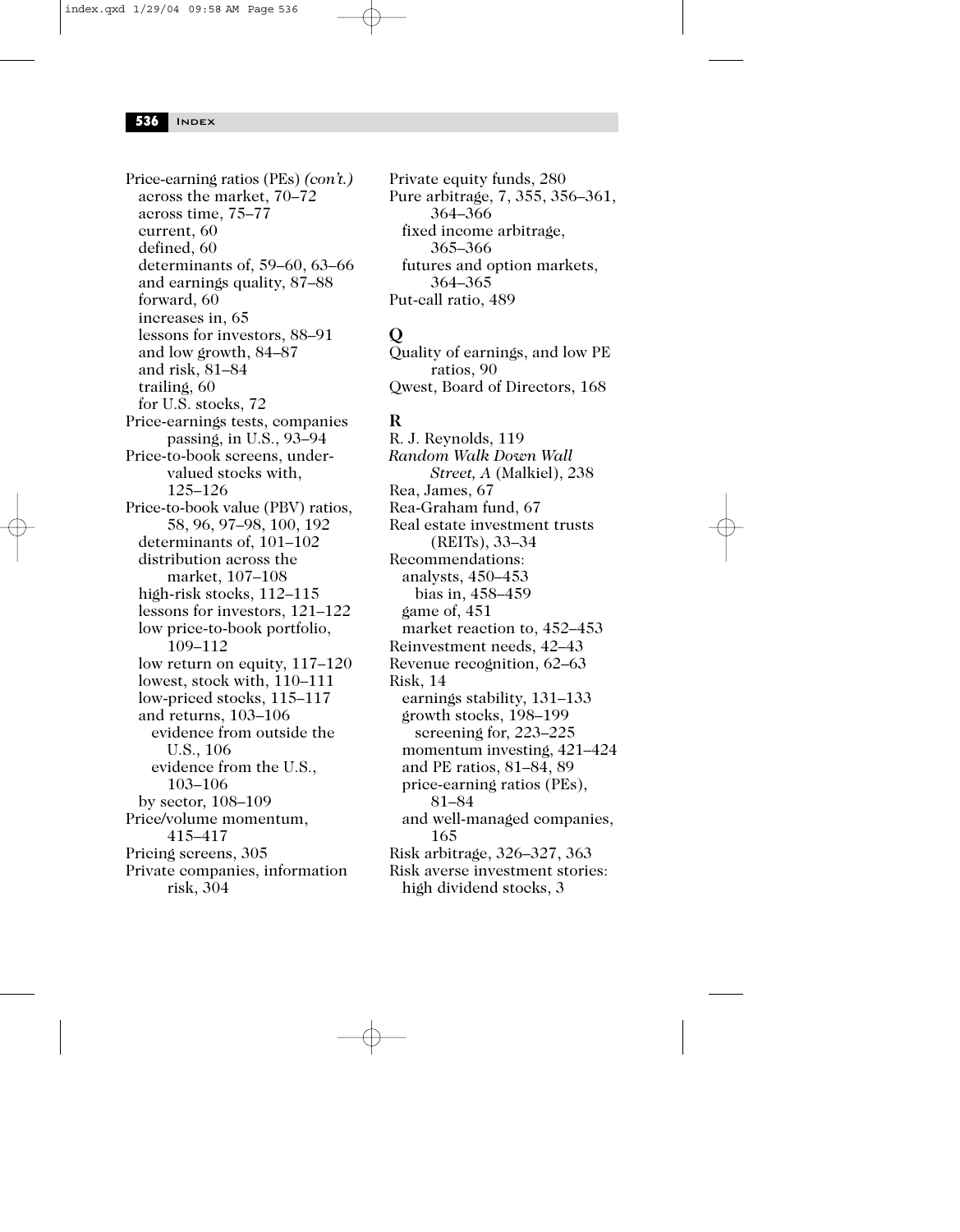stable earnings companies, 4 stocks that trade at less than book value, 3–4 stocks with low price-earnings ratios, 3 Risk management, 138–141 payoff to, 140–141 Risk seeker investment stories, 4–6 great companies, 5 growth stocks, 5 hidden bargains, 6 loser stocks, 5–6 Risk testing, 14 Riskless stock strategy, 127–162 conglomerates, 135–137 crunching the numbers, 145–151 earnings quality, 156 earnings stability: diversification, 131–132 measurement of, 129–131 risk, 131–133 and value, 131–133 earnings volatility across the market, 146–148 global diversification, 137 growth opportunities, giving up on, 153–154 lessons for investors, 158–159 looking at the evidence, 133–145 managed earnings, 141–145 payoff to, 144–145 techniques for, 142–144 risk management, 138–141 payoff to, 140–141 stable businesses with no competition, 134–135 stable earnings companies, portfolio of, 148–151

#### stable earnings vs. rest of market, 151–153 stock price, 155–156 Royal Dutch, 366

#### **S**

S&P 500, 281–283 S&P stock ratings, 179 Scholes, Myron, 361 Search for excellence strategy, 163–196 company history, 164 corporate governance, 167–169 payoff to, 175–176 DCF valuation, inputs in, 171–172 EVA and excess return models, 172–174 excellent companies, investing in, 177–178 excess returns across the market, 180–182 failing the expectations game, 187–188 financial performance, 165–166 *Fortune* rankings, 179–180 lessons for investors, 190–192 project quality and stock returns, 174–175 quality, building into value, 170–174 reverting to the "norm," 188–190 S&P stock ratings, 179 social responsibility, 169–170 payoff to, 176–177 superior company list, 182–186 well-managed companies, and risk, 165 Sector differences in dividend policy, 33–34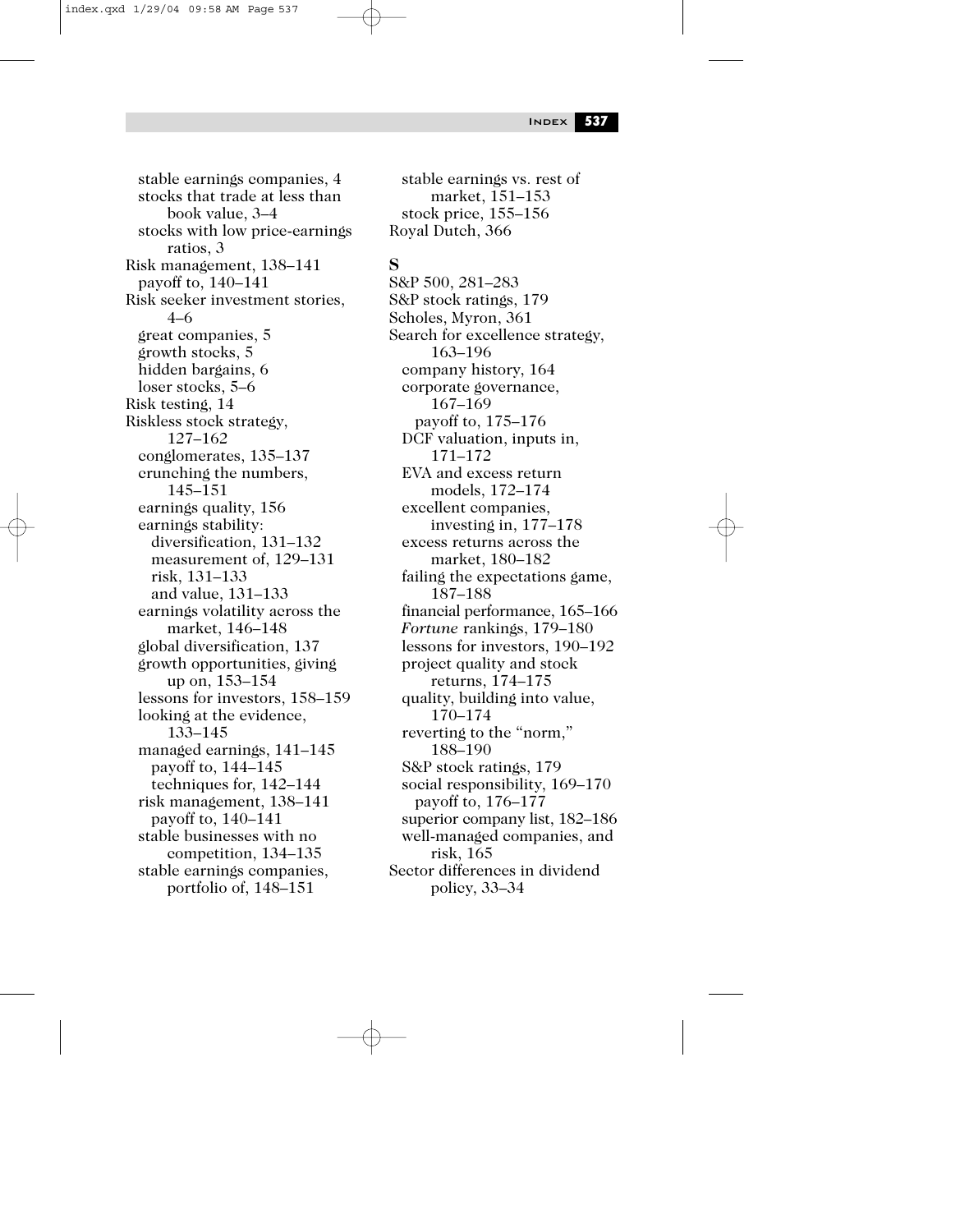Securities and Exchange Commission (SEC), 276, 341, 439, 440, 444, 463–464 *Security Analysis* (Graham/ Dodd), 66 Seed-money venture capital, 280 Selling climax, 489 Sentiment indicators, 491–492 Serial correlation, 241–244 defined, 398 in stock price drifts, 398–399 Service Industries, 329 Siegel, Jeremy, 272 Small-cap, lightly followed stocks: costs of transactions, 295–297 exposure to information risk, 299–300 failure to consider liquidity/ estimation risk, 297–299 portfolio of, 291–292 Social responsibility, 169–170 payoff to, 176–177 Speculative arbitrage, 7, 355–356, 363, 371–373 Spurious indicators, 484–485 Stable earnings companies, 4 Stable stocks, *See* Riskless stock strategy Standard & Poor's, 89 *Earnings Forecaster*, 447 stock ratings, 179 Standard valuation metrics, 424 Staples, 409 Startup venture capital, 280 Stock splits, 402–404 Stocks: in the long term, 9, 476–477, 480–483, 506–509 and market timing, 508–509 survivor market bias, 506–507

and the long-term, 9 price level, 305 Sustainable dividends, fundamental and analyst estimates for firms with, 46 Synergy: creation of, 316–318 and market, 84–87, 324 *Synergy Trap, The* (Sirower), 328 Synthetic convertible bond, 371

#### **T**

Tactical asset allocation funds, 501–502 Target companies: acquisition date, 321–323 characteristics of, 330–332 investing in, 314, 341–344 entrenched management, 342 market mood, 342–343 risk, 343–344 portfolio of, 333–336 Taxes, and high dividend stocks, 47–50 Technical market timing indicators, 487–492 past prices, 487–489 price indicators, 491 sentiment indicators, 491–492 trading volume, 489–490 volatility, 490 Texas Instruments, Board of Directors, 168 Theoretical foundations, investment stories, 10–11 3M Corporation, Board of Directors, 168 Timeliness ranking, Value Line, 182, 184, 192